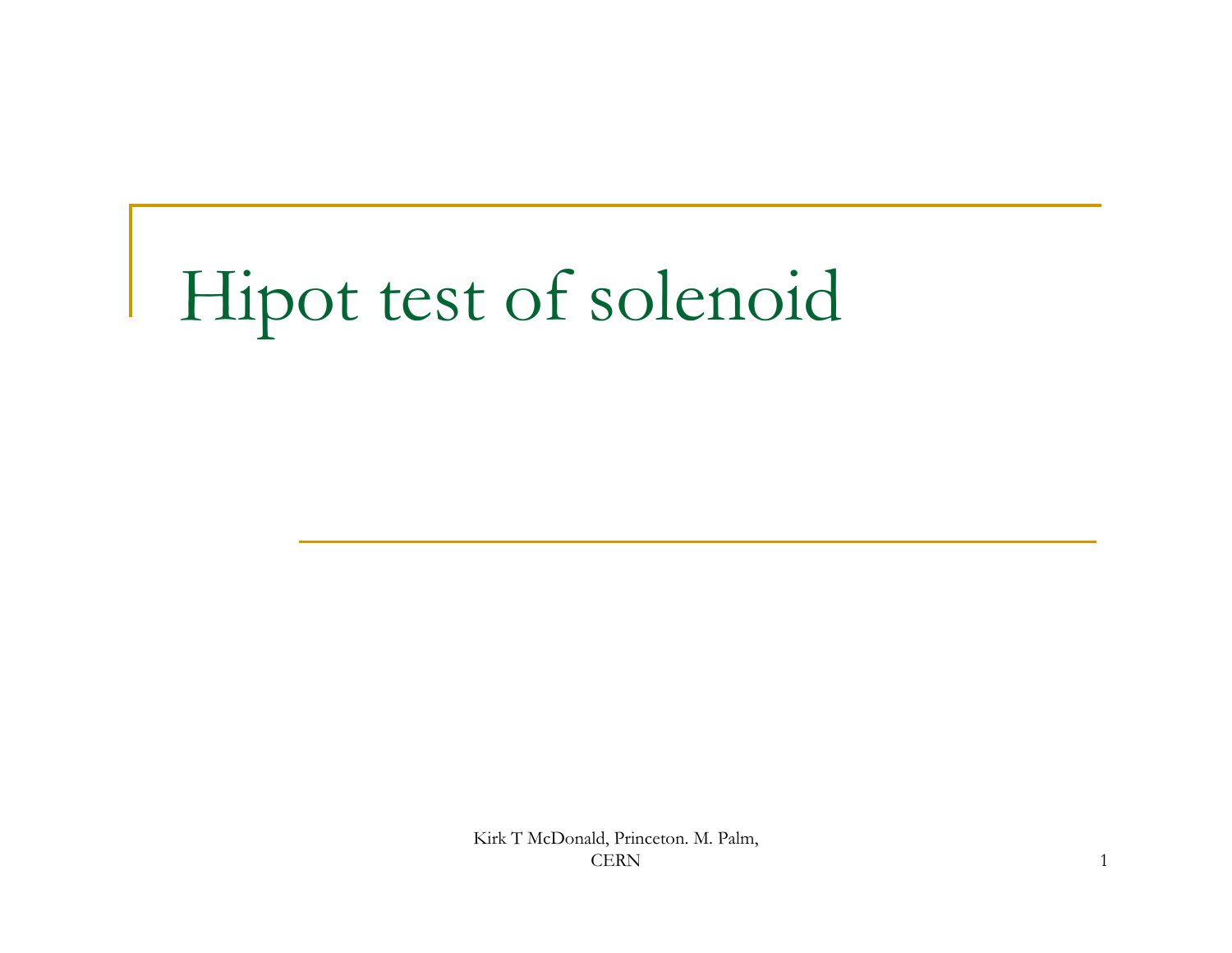## Description

- $\overline{\mathbb{R}^n}$  Measure resistance between different points (I/V measurement). Slight bending of the middle coil might cause leakage current.
- $\mathbb{Z}^2$  Equipment:
	- $\Box$  Power supply: Caen N470
		- Current monitor at μA accuracy
	- $\Box$  Current meter: Keithley 2001
		- Tens of nA



Kirk T McDonald, Princeton. M. Palm, **CERN**  $\rm N$  2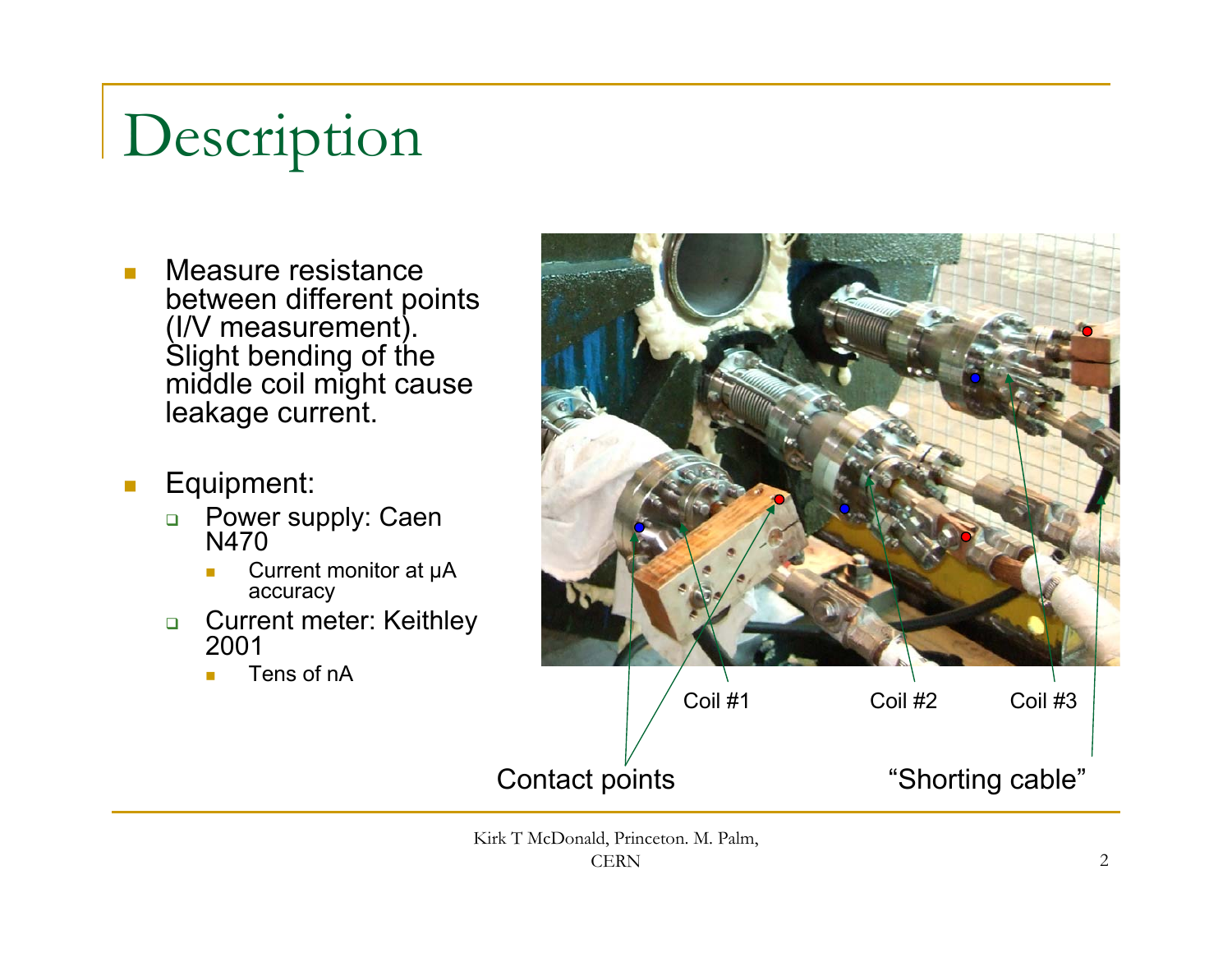## Results

- $\overline{\mathbb{R}^n}$  With the "shorting cable" connected, a resistance of ~400 MOhm was measured at 800 V, compared to 0.4 Ohm for the coils. (Using the CAEN current monitor)
- $\mathbb{R}^n$  Not alarmingly low (one billionth of the current leaks away), but:
- $\mathcal{L}_{\mathcal{A}}$ **Removing the shorting cable** and separating each coil by removing the jumpers gave significantly higher resistance: 30 GOhm or more.
- **The displayed values for Coil** #1 are a lower limit.)



Kirk T McDonald, Princeton. M. Palm, CERN $\mathcal{N}$  3